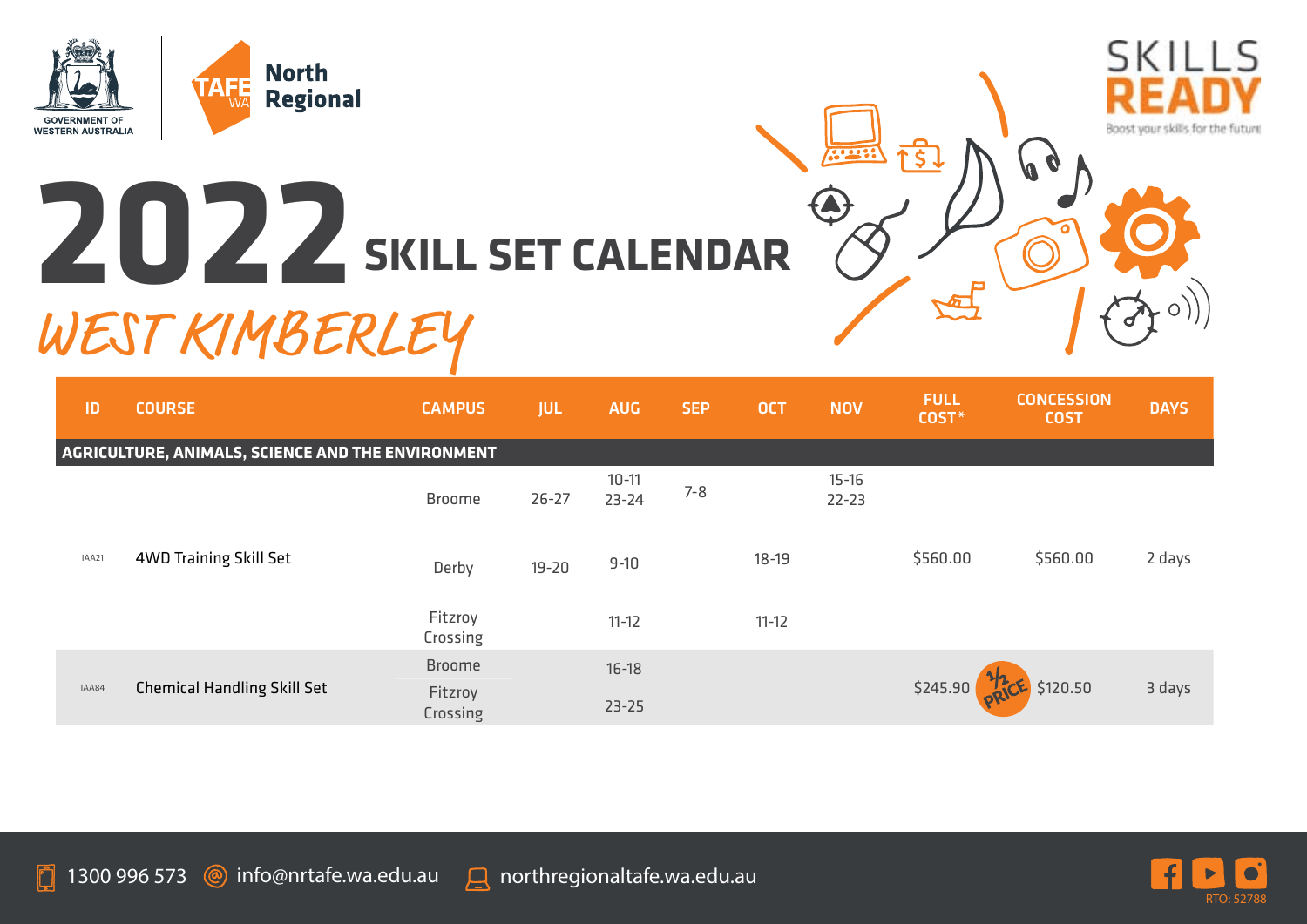| ID         | <b>COURSE</b>                                                     | <b>CAMPUS</b>          | <b>JUL</b> | <b>AUG</b> | <b>SEP</b> | <b>OCT</b> | <b>NOV</b>           | <b>FULL</b><br>COST* | <b>CONCESSION</b><br><b>COST</b> | <b>DAYS</b> |
|------------|-------------------------------------------------------------------|------------------------|------------|------------|------------|------------|----------------------|----------------------|----------------------------------|-------------|
|            | AQUACULTURE, MARITIME AND LOGISTICS                               |                        |            |            |            |            |                      |                      |                                  |             |
|            | Coxswain Engineering**                                            | <b>Broome</b>          |            | $15-18$    |            |            |                      | \$84.65              | \$44.75                          | 4 days      |
|            | Coxswain Navigation**                                             | <b>Broome</b>          |            | $8 - 12$   |            |            | 28-2 Dec             | \$79.36              | \$41.74                          | 5 Days      |
|            | <b>Coxswain Vessel Operations and</b><br>environmental practice** | <b>Broome</b>          | $25 - 29$  |            |            |            | $21 - 25$            | \$422.05             | \$211.15                         | 5 days      |
|            | Element of Shipboard Safety**                                     | <b>Broome</b>          |            | $1 - 3$    |            |            |                      | \$186.24             | \$98.46                          | 3 days      |
| MARSS00010 | Marine Radio Skill Set**                                          | <b>Broome</b>          |            | $4 - 5$    |            |            | $17-18$              | \$186.30             | \$157.80                         | 2 days      |
|            | Master 24 Navigation**                                            | <b>Broome</b>          |            |            |            | $3-14$     |                      | \$401.00             | \$212.90                         | 2 weeks     |
|            | Master 24 Ship Knowledge**                                        | <b>Broome</b>          |            |            |            | $17 - 20$  |                      | \$171.82             | 73.78                            | 4 days      |
|            | Master 24 Seamanship Skills**                                     | <b>Broome</b>          |            |            |            | $24 - 28$  |                      | \$135.55             | \$61.45                          | 5 days      |
|            | Marine Engine Driver Grade 2**                                    | <b>Broome</b>          |            |            |            | 31-11 Nov  |                      | \$961.84             | \$492.16                         | 2 weeks     |
| IAA07      | <b>Forklift Skill Set</b>                                         | <b>Broome</b>          |            | $9 - 11$   | $20 - 22$  |            | $1 - 3$<br>$22 - 24$ | \$240.30             | \$149.10<br>oRV                  | 3 days      |
|            |                                                                   | Derby                  |            | $23 - 25$  |            | $18 - 20$  |                      |                      |                                  |             |
| K2010P     | Area Warden                                                       | <b>Broome</b><br>Derby |            | 16<br>26   |            | 25         |                      | \$250.00             | \$250.00                         | 1 day       |

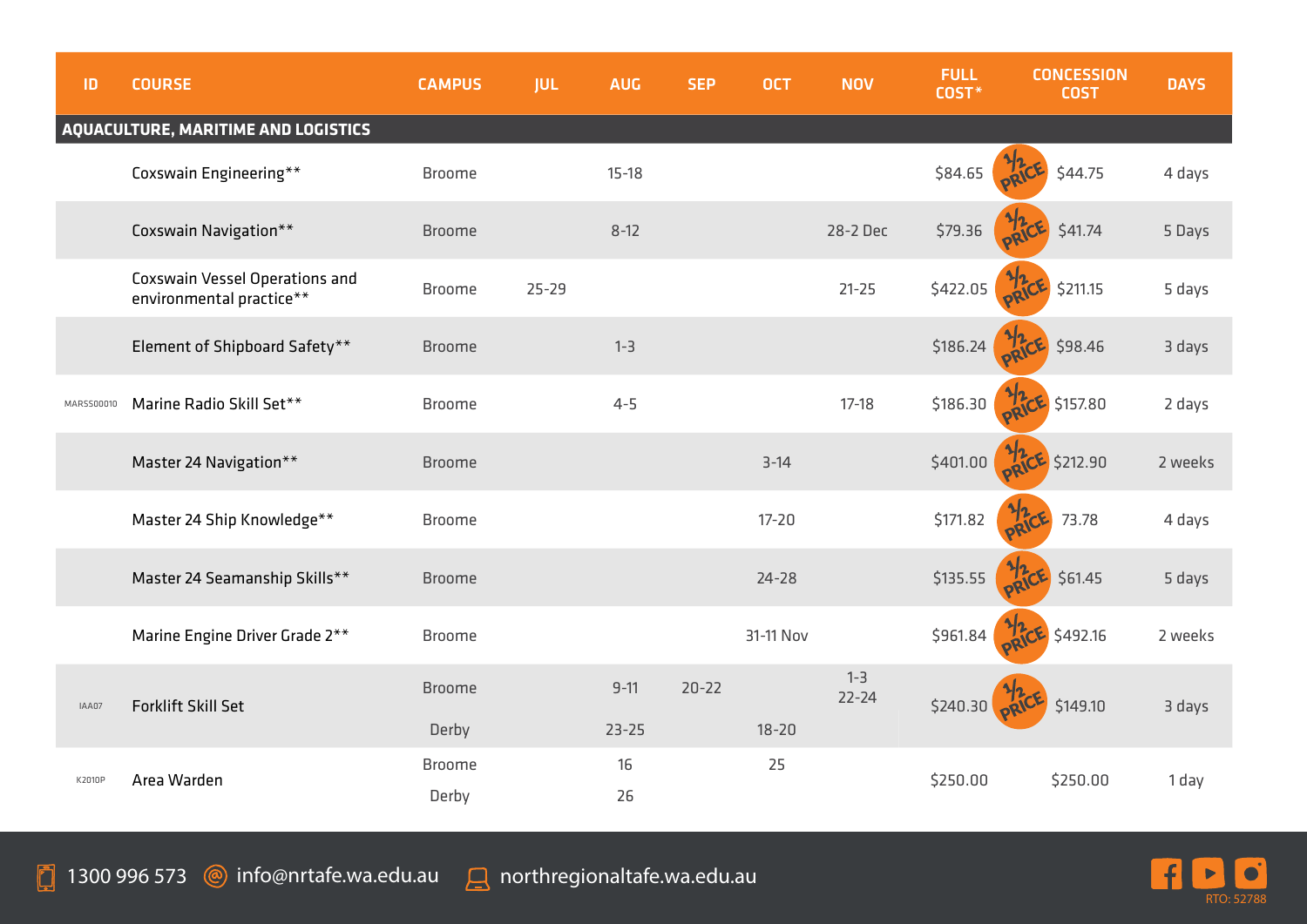| ID                                            | <b>COURSE</b>                                                                | <b>CAMPUS</b>          | <b>JUL</b> | <b>AUG</b> | <b>SEP</b>                        | <b>OCT</b> | <b>NOV</b> | <b>FULL</b><br>COST* | <b>CONCESSION</b><br><b>COST</b> | <b>DAYS</b>                                        |
|-----------------------------------------------|------------------------------------------------------------------------------|------------------------|------------|------------|-----------------------------------|------------|------------|----------------------|----------------------------------|----------------------------------------------------|
| AQUACULTURE, MARITIME AND LOGISTICS CONTINUED |                                                                              |                        |            |            |                                   |            |            |                      |                                  |                                                    |
| K2036P                                        | Fire Extinguisher                                                            | <b>Broome</b>          |            | 17         |                                   | 26         |            | \$210.00             | \$210.00                         | 1 day                                              |
|                                               | <b>BUILDING AND CONSTRUCTION</b>                                             |                        |            |            |                                   |            |            |                      |                                  |                                                    |
| IAA52                                         | <b>STICK Welding Skill Set (Perform</b><br>routine manual metal arc welding) | <b>Broome</b>          |            |            | $6 - 7$<br>$13 - 14$<br>$20 - 21$ |            |            | \$47.61              | \$27.09                          | 3 hours per<br>day over 6<br>days, 5.00-<br>8.00pm |
| IAA81                                         | TIG Welding Skill Set (Perform<br>routine gas tungsten arc welding)          | <b>Broome</b>          |            |            | $6 - 7$<br>$13 - 14$<br>$20 - 21$ |            |            | \$47.61              | \$27.09                          | 3 hours per<br>day over 6<br>days, 5.00-<br>8.00pm |
| IAA03                                         | Traffic Management Skill Set                                                 | <b>Broome</b>          |            |            |                                   |            | $15 - 18$  | \$158.55             | \$78.75                          | 3 days                                             |
| IAC74                                         | <b>Traffic Management Refresher</b>                                          | <b>Broome</b>          |            |            |                                   |            | 14         | \$110.95             | \$53.95                          | 1 day                                              |
| IAA04                                         | <b>White Card Skill Set</b>                                                  | <b>Broome</b>          |            | 11         |                                   | 13         |            | \$50.87              | \$44.03                          | 1 day                                              |
| IAA20                                         | Work Safely at Heights                                                       | <b>Broome</b><br>Derby | 20         | 24         | 15                                | 12         | 16         | \$42.07              | \$23.83                          | 1 day                                              |

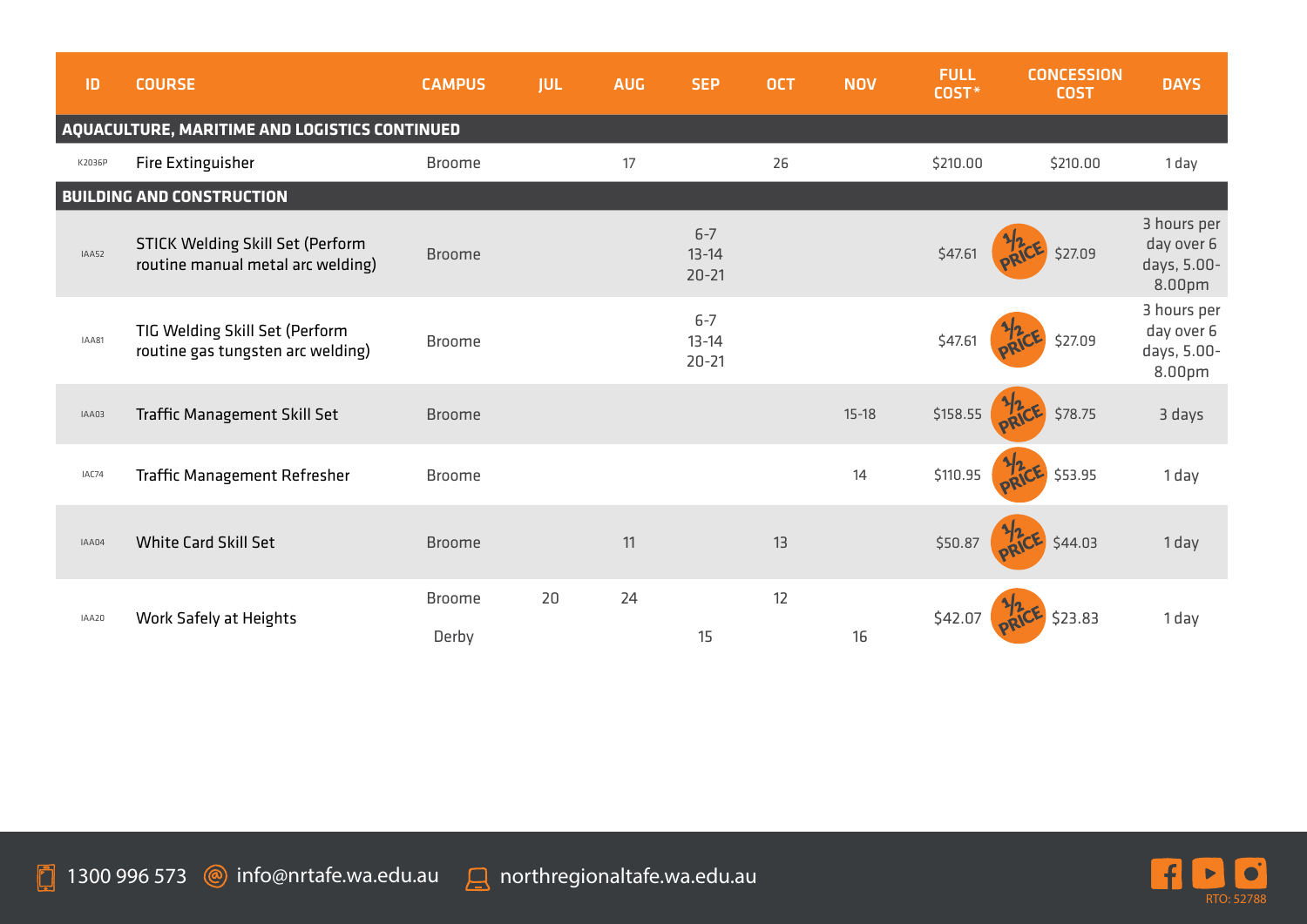| ID    | <b>COURSE</b>                                            | <b>CAMPUS</b>       | <b>JUL</b>           | <b>AUG</b>                       | <b>SEP</b> | <b>OCT</b>                       | <b>NOV</b> | <b>FULL</b><br>COST* | <b>CONCESSION</b><br><b>COST</b> | <b>DAYS</b>            |
|-------|----------------------------------------------------------|---------------------|----------------------|----------------------------------|------------|----------------------------------|------------|----------------------|----------------------------------|------------------------|
|       | <b>EDUCATION AND COMMUNITY SERVICES</b>                  |                     |                      |                                  |            |                                  |            |                      |                                  |                        |
|       | <b>Training and Assessment</b><br>Design Block**         | <b>Broome</b>       |                      | $17-19$                          | $21 - 23$  |                                  |            | \$110.05             | \$41.65                          | 3 days                 |
|       | Training and Assessment<br>Delivery Block**              | <b>Broome</b>       |                      |                                  | $6-9$      |                                  |            | \$213.00             | $CE$ \$81.90                     | 4 days                 |
|       | Training and Assessment<br>Assessment Block**            | <b>Broome</b>       | 27-29 &<br>$1-2$ Aug |                                  |            | 19-21 &<br>$24 - 25$             |            | \$196.65             | <b>RICE</b> \$71.25              | 5 days                 |
| AE116 | Entry into Care Roles Skill Set<br>(CHCSS00114)          | <b>Broome</b>       |                      | $1 - 3$<br>$8 - 10$<br>$15 - 17$ |            | 31-2 Nov<br>7-9 Nov<br>14-16 Nov |            | \$0.00               | \$0.00                           | 3 days over<br>3 weeks |
| AE439 | Integrating Mental Health Practice<br>Skill Set          | <b>Broome</b>       |                      | Online, all year enrolments      |            |                                  |            | \$0.00               | \$0.00                           | online                 |
|       | <b>HEALTH, BEAUTY AND FITNESS</b>                        |                     |                      |                                  |            |                                  |            |                      |                                  |                        |
|       |                                                          | <b>Broome</b>       | $27 - 28$            | $24 - 25$                        |            | $12 - 13$                        | $8 - 9$    |                      |                                  |                        |
| IAD99 | First Aid and CPR Skill Set                              | Derby               |                      |                                  |            | $18 - 19$                        | $22 - 23$  | \$62.81              | \$36.59                          | 2 days                 |
|       |                                                          | Fitzroy<br>Crossing | $19 - 20$            |                                  |            | $11 - 12$                        |            |                      |                                  |                        |
|       |                                                          | <b>Broome</b>       | 27                   | 24                               |            | 12                               | $\,8\,$    |                      |                                  |                        |
| IAA31 | Provide Cardiopulmonary<br>Resuscitation (CPR) Skill Set | Derby               |                      |                                  |            | 18                               | 22         | \$14.73              | \$9.69                           | 3-4 hours              |
|       |                                                          | Fitzroy<br>Crossing | 19                   |                                  |            | 11                               |            |                      |                                  |                        |